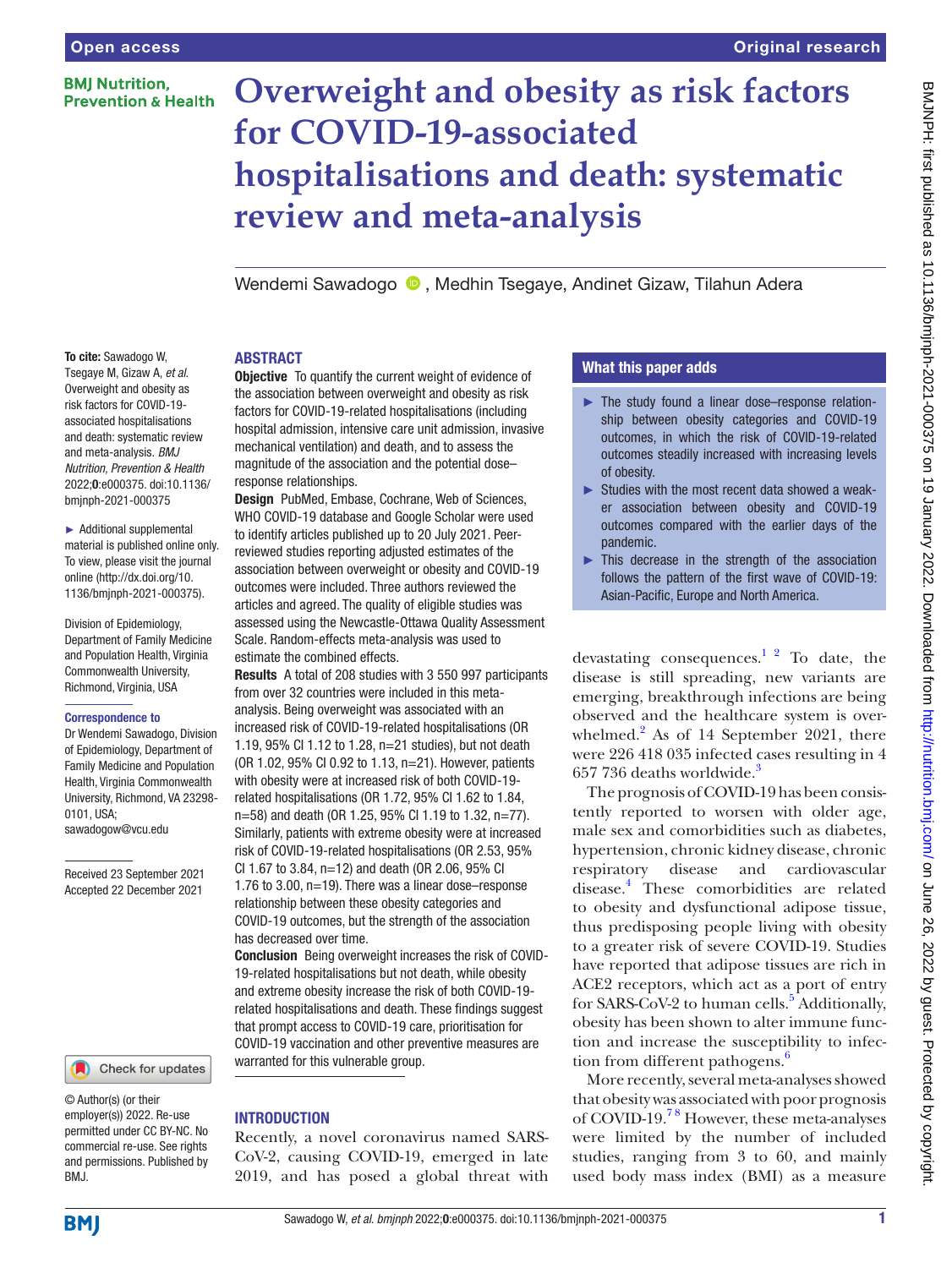of obesity. Additionally, since the virus is changing, and the literature has been constantly evolving, it is important to reassess the risk of poor outcomes associated with obesity and summarise the current weight of evidence. This review aims to quantify the association between overweight or obesity and COVID-19-related hospitalisations (including hospital admission, intensive care unit (ICU) admission, invasive mechanical ventilation (IMV)) and death, and to assess the magnitude of the association and the potential dose–response relationships.

# **METHODS**

## Protocol writing and registration

The protocol for this review was registered with the International Prospective Register of Systematic Reviews (identification number CRD42020198718). This systematic review was conducted based on the Preferred Reporting Items for Systematic Reviews and Meta-Analyses statement.<sup>[9](#page-8-7)</sup>

# Search strategy

We searched PubMed, Embase, Cochrane, Web of Sciences, WHO COVID-19 database, Google Scholar, followed by a hand search of the reference lists of related articles and reviews for studies published up to 20 July 2021. The search strategy included a combination of keywords and Medical Subject Headings (MeSH) for the concepts of COVID-19 and obesity. The following search strategy was used in PubMed and then adapted to other databases: (Covid-19 OR corona virus disease 2019 OR Novel corona virus OR novel corona OR SARS Cov-2 OR severe acute respiratory syndrome corona virus-2 OR 2019 novel coronavirus disease OR COVID-19 pandemic OR SARS-CoV-2 infection OR COVID-19 virus disease OR 2019 novel coronavirus infection OR 2019-nCoV infection OR coronavirus disease 2019 OR coronavirus disease-19 OR 2019-nCoV disease OR COVID-19 virus infection OR novel corona OR Wuhan coronavirus OR 2019 novel coronavirus OR 2019-nCoV OR Wuhan seafood market pneumonia virus OR COVID 19 virus OR coronavirus disease 2019 virus OR 'SARS-CoV-2'[MeSH] OR 'COVID-19'[MeSH]) AND (Obesity OR BMI OR Overweight OR over nutrition OR fat OR adiposity OR Body Mass index OR Weight OR height OR obese OR underweight OR normal weight OR malnutrition OR nutritional status OR Neck circumference OR Waist circumference OR Waist to hip ratio OR Visceral Adipose Tissue OR 'obesity'[MeSH Terms] OR 'overweight'[MeSH Terms] OR 'nutritional status'[MeSH Terms] OR 'adipose tissue'[MeSH Terms] OR 'body mass index'[MeSH Terms] OR 'malnutrition'[MeSH Terms] OR 'waist circumference'[MeSH Terms] OR 'intra-abdominal fat'[MeSH Terms] OR 'waist-hip ratio'[MeSH Term]). Initial study eligibility was assessed by reviewing titles and abstracts and was carried out independently by two of the authors (WS/ MT). These two authors then independently carried out

full-text screening, with any disagreement being resolved by consulting a third author (TA).

# Inclusion/exclusion criteria

The inclusion criteria included (1) cohort studies (prospective and retrospective), case–control studies and cross-sectional studies, (2) studies with effect estimates on the association between overweight or obesity and COVID-19 outcomes, (3) written in English, (4) peer reviewed, and (5) adjusted for at least one covariate.

The exclusion criteria were (1) studies conducted in non-human subjects or in vitro, (2) infection of unspecific coronaviruses or other respiratory viruses, (3) duplicate studies or overlapping data, (4) articles without available full text or abstract only, and (5) commentaries and reviews.

# Data extraction

We developed a standardised form to extract information from each study. The main components were the study characteristics (title, author, country, journal, publication date), the study design (design, sample size, participants, outcomes and exposure definition, covariates), the results (effect estimates and 95% CI) and limitations. Corresponding authors whose articles lack the above details were contacted via email for further information. Data were extracted by two authors (WS/MT) and verified by a third author (AG). Where multiple studies used the same data source, we included the study with the most recent data.

# Exposure variable

BMI and non-BMI measures were used as indicators to reflect obesity status. Non-BMI-defined obesity included neck circumference, waist circumference, waist-to-hip ratio and visceral adipose tissue. BMI-defined obesity included BMI as a continuous variable and categorised BMI. The categorisation was based on the geographic location of the included studies. For studies conducted in Asian-Pacific countries, $^{10}$  $^{10}$  $^{10}$  normal weight was defined as BMI (18.5–22.9 kg/m<sup>2</sup>), overweight BMI (23–24.9 kg/ m<sup>2</sup>), obese BMI ≥25 kg/m<sup>2</sup> and extreme obese BMI ≥30 kg/m<sup>2</sup> . Similarly, for studies conducted in non-Asian-Pacific countries, $\frac{11}{11}$  $\frac{11}{11}$  $\frac{11}{11}$  normal weight was defined as BMI  $(18.5-24.9 \text{ kg/m}^2)$ , overweight BMI  $(25-29.9 \text{ kg/m}^2)$ , obese BMI ≥30 kg/m<sup>2</sup> and extreme obese BMI ≥40 kg/  $m<sup>2</sup>$ .

# Outcome variables

Diagnosis with SARS-CoV-2 was defined by a positive reverse transcription polymerase chain reaction (RT-PCR) assay from a nasopharyngeal sample. Three categories of outcomes were considered in the present analysis. The first category included studies that reported a single outcome such as hospital admission, ICU admission, intubation or IMV and death. The second category included studies that reported endpoints with two or more combinations of the following: hospital admission, ICU, IMV, death or other conditions pertaining to a severe disease.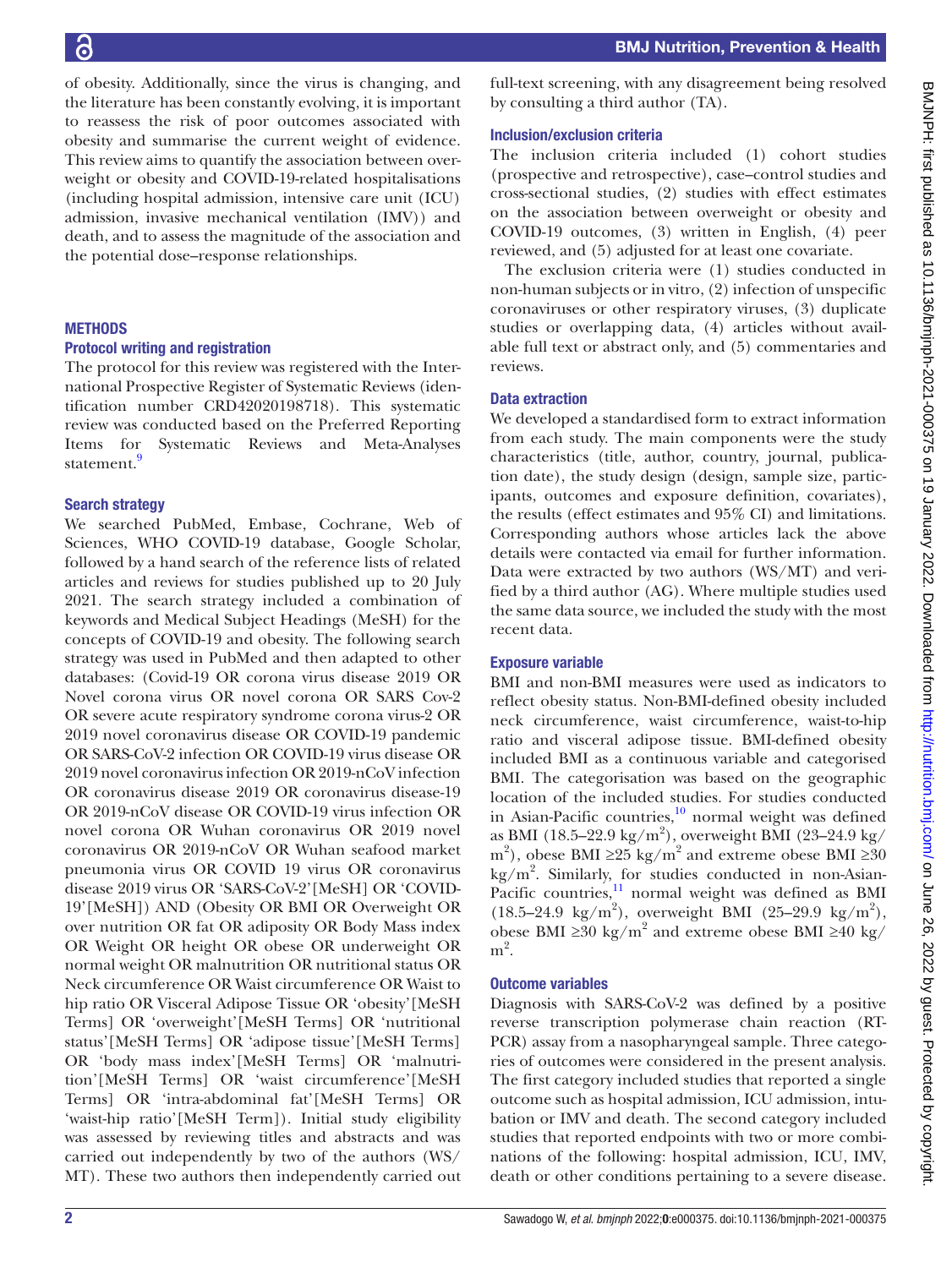# BMJ Nutrition, Prevention & Health



<span id="page-2-0"></span>Figure 1 Flow chart of the literature selection process.

In the third category, hospital admission, ICU and IMV were pooled to provide an estimate for COVID-19-related hospitalisations.

## **Covariates**

Based on the current knowledge of the risk factors of severe COVID-19, we identified the following covariates as most important confounders: age, sex, race/ethnicity, socioeconomic status and comorbidities (cardiovascular diseases, diabetes mellitus, chronic kidney disease, chronic pulmonary diseases).

#### Quality assessment

The Newcastle-Ottawa Quality Assessment Scale was used to assess the risk of bias in the included studies. One reviewer (WS) independently assessed the quality of the studies, and a second reviewer (MT) verified the evaluation. Any disagreements were resolved by consulting a third reviewer (TA).

#### Data analysis

We summarised the associations between obesity and COVID-19-related outcomes through a random-effects meta-analysis using the methods suggested by DerSimonian and Laird.[12](#page-8-10) RevMan V.5.4 (Cochrane Collaboration) was used to analyse the data and associated adjusted ORs and 95% CIs were reported. Funnel plots were used to visually assess publication bias.

Studies from the general population were analysed separately from studies of restricted (by age, sex, race/ ethnicity, disease or condition) populations. The analysis was performed for obesity categories (overweight, obese, extreme obese) compared with normal weight or non-obese, and the outcomes of hospital admission, ICU, IMV, death and combinations of outcomes. We further combined obese versus normal weight and obese versus non-obese into obese and similarly for extreme obese. Then, we visually assess dose–response relationships by plotting the pooled OR versus obesity categories. An analysis by year of publication and geographic location

<span id="page-2-1"></span>

| Characteristics of included studies<br>Table 1                                                                                                                                             |                |       |  |  |  |  |
|--------------------------------------------------------------------------------------------------------------------------------------------------------------------------------------------|----------------|-------|--|--|--|--|
| <b>Characteristics</b>                                                                                                                                                                     | Studies (n)    | $\%$  |  |  |  |  |
| Country                                                                                                                                                                                    |                |       |  |  |  |  |
| <b>USA</b>                                                                                                                                                                                 | 77             | 37.02 |  |  |  |  |
| France                                                                                                                                                                                     | 19             | 9.13  |  |  |  |  |
| China                                                                                                                                                                                      | 17             | 8.17  |  |  |  |  |
| Italy                                                                                                                                                                                      | 14             | 6.73  |  |  |  |  |
| England                                                                                                                                                                                    | 14             | 6.73  |  |  |  |  |
| <b>Mexico</b>                                                                                                                                                                              | 11             | 5.29  |  |  |  |  |
| Multi-county                                                                                                                                                                               | 8              | 3.85  |  |  |  |  |
| <b>Brazil</b>                                                                                                                                                                              | $\overline{7}$ | 3.37  |  |  |  |  |
| Spain                                                                                                                                                                                      | 6              | 2.88  |  |  |  |  |
| <b>Netherlands</b>                                                                                                                                                                         | $\overline{4}$ | 1.92  |  |  |  |  |
| Korea                                                                                                                                                                                      | 3              | 1.44  |  |  |  |  |
| Germany, Ireland, Kuwait,<br>Saudi Arabia, Turkey                                                                                                                                          | $\overline{2}$ | 0.96  |  |  |  |  |
| Argentina, Australia, Chile,<br>Colombia, Democratic<br>Republic of Congo, Egypt,<br>Iran, Israel, Japan, Libya,<br>Morocco, Peru, Qatar,<br>Scotland, Singapore,<br>Switzerland, Thailand | 1              | 0.48  |  |  |  |  |
| Study design                                                                                                                                                                               |                |       |  |  |  |  |
| Prospective cohort                                                                                                                                                                         | 35             | 16.83 |  |  |  |  |
| Retrospective cohort                                                                                                                                                                       | 158            | 75.96 |  |  |  |  |
| Case-control                                                                                                                                                                               | 5              | 2.4   |  |  |  |  |
| Cross-sectional                                                                                                                                                                            | 10             | 4.8   |  |  |  |  |
| Study participants                                                                                                                                                                         |                |       |  |  |  |  |
| General population                                                                                                                                                                         | 168            | 80.77 |  |  |  |  |
| Restricted population*                                                                                                                                                                     | 40             | 19.23 |  |  |  |  |
| Publication                                                                                                                                                                                |                |       |  |  |  |  |
| Studies published in 2020                                                                                                                                                                  | 129            | 62.02 |  |  |  |  |
| Studies published in 2021                                                                                                                                                                  | 79             | 37.98 |  |  |  |  |

\*Restricted by age, sex, race/ethnicity, disease or condition.

was also performed. In a sensitivity analysis, we further restricted the data to cohort studies (prospective and retrospective) and prospective cohort studies.

#### RESULTS

#### Description of included studies

After a full-text assessment, 208 studies were included in this meta-analysis ([figure](#page-2-0) 1). The characteristics of the included studies are presented in [table](#page-2-1) 1 and [online](https://dx.doi.org/10.1136/bmjnph-2021-000375)  [supplemental table 1.](https://dx.doi.org/10.1136/bmjnph-2021-000375) A total of 3 550 977 participants from over 32 countries were included in this study. Seventy-seven studies were conducted in the USA, 19 in France, 17 in China, 14 in Italy, 14 in England, 11 in Mexico, 7 in Brazil and 6 in Spain. Ten studies were crosssectional, 5 case–control and 193 cohort. Forty studies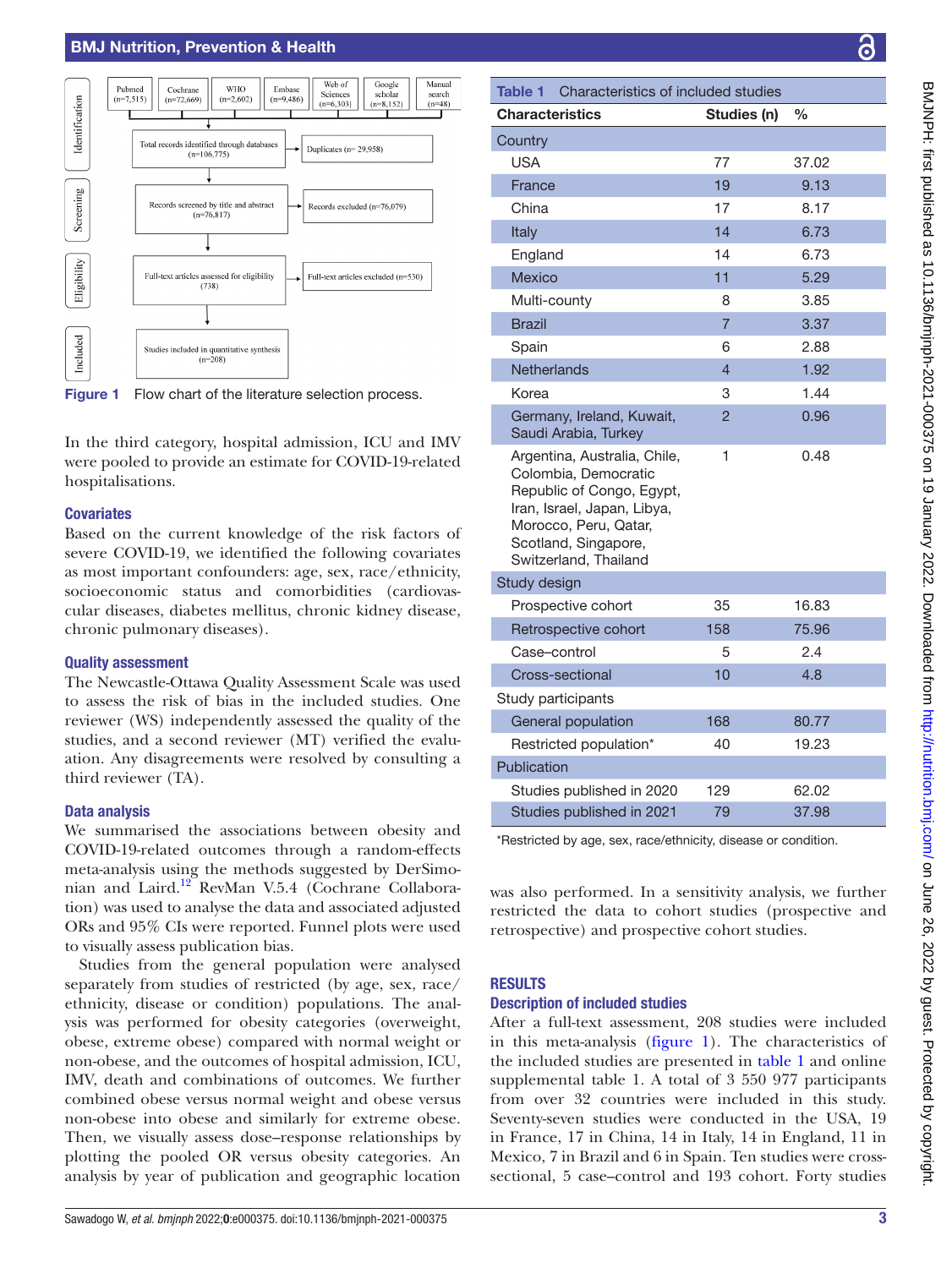| Pooled estimate of the association between obestly and COVID-19 outcomes in the general population (n=168)<br>Table 2                                                                                                               |                              |                       |                         |                     |                              |                                |
|-------------------------------------------------------------------------------------------------------------------------------------------------------------------------------------------------------------------------------------|------------------------------|-----------------------|-------------------------|---------------------|------------------------------|--------------------------------|
|                                                                                                                                                                                                                                     | Studies with single outcomes |                       |                         |                     | Studies with                 |                                |
| Exposure                                                                                                                                                                                                                            | <b>Hospital admission</b>    | $\overline{5}$        | $\geq$                  | Death               | combinations of<br>outcomes* | admission+ICU+IMV†<br>Hospital |
| BMI continuous (5 units)                                                                                                                                                                                                            |                              |                       |                         |                     |                              |                                |
| Studies (n)                                                                                                                                                                                                                         | N                            | ഥ                     | ┯                       | $\frac{5}{1}$       | က္                           | 5                              |
| Pooled OR (95% CI)                                                                                                                                                                                                                  | 1.22 (1.16 to 1.28)          | 1.28(1.00 to 1.61)    | 1.34 (1.16 to 1.54)     | 1.10(1.05 to 1.16)  | 1.34(1.16 to 1.61)           | 1.28 (1.00 to 1.47)            |
| Overweight versus normal weight                                                                                                                                                                                                     |                              |                       |                         |                     |                              |                                |
| Studies (n)                                                                                                                                                                                                                         | N                            | $\overline{C}$        | $\frac{1}{2}$           | $\overline{2}$      | $\infty$                     | $\overline{2}$                 |
| Pooled OR (95% Cl)                                                                                                                                                                                                                  | 1.22(1.07 to 1.39)           | 1.20 $(1.01 to 1.43)$ | 1.22 (1.09 to 1.37)     | 1.02(0.92 to 1.13)  | 1.18 (1.00 to 1.39)          | 1.19 (1.12 to 1.28)            |
| Obese versus normal weight                                                                                                                                                                                                          |                              |                       |                         |                     |                              |                                |
| Studies (n)                                                                                                                                                                                                                         | $\infty$                     | Ξ                     | ≓                       | 27                  | ග                            | 22                             |
| Pooled OR (95% CI)                                                                                                                                                                                                                  | 1.40 (1.20 to 1.62)          | 2.08 (1.51 to 2.87)   | 2.15 (1.68 to 2.76)     | 1.23(1.11 to 1.37)  | 1.44 (1.26 to 1.64)          | 1.73(1.53 to 1.97)             |
| Obese versus non-obese                                                                                                                                                                                                              |                              |                       |                         |                     |                              |                                |
| Studies (n)                                                                                                                                                                                                                         | $\frac{1}{2}$                | 22                    | 13                      | 50                  | 12                           | 36                             |
| Pooled OR (95% CI)                                                                                                                                                                                                                  | 1.67(1.51 to 1.85)           | 1.81(1.55 to 2.12)    | 1.65(1.39 to 1.97)      | 1.26(1.19 to 1.34)  | 1.93 (1.49 to 2.49)          | 1.72(1.60 to 1.85)             |
| Extreme obese versus normal<br>weight                                                                                                                                                                                               |                              |                       |                         |                     |                              |                                |
| Studies (n)                                                                                                                                                                                                                         | 4                            | 4                     | $\sim$                  | $\frac{2}{3}$       | $\sim$                       | $\infty$                       |
| Pooled OR (95% CI)                                                                                                                                                                                                                  | 1.98 (1.76 to 2.23)          | 1.81 (1.08 to 3.05)   | 3.03(1.92 to 4.77)      | 1.94 (1.63 to 2.20) | 1.69 (1.42 to 2.01)          | 2.08 (1.53 to 2.81)            |
| Extreme obese versus non-obese                                                                                                                                                                                                      |                              |                       |                         |                     |                              |                                |
| Studies (n)                                                                                                                                                                                                                         | $\overline{\mathsf{c}}$      | 2                     | $\overline{\mathsf{c}}$ | $\overline{ }$      | 2                            | 4                              |
| Pooled OR (95% Cl)                                                                                                                                                                                                                  | 3.08(1.60 to 5.92)           | 3.95 (1.08 to 14.46)  | 2.39 (1.96 to 2.91)     | 2.37(1.75 to 3.21)  | 1.69 $(1.31$ to 2.19)        | 3.19(2.17 to 4.70)             |
| Non-BMI-defined obesity‡                                                                                                                                                                                                            |                              |                       |                         |                     |                              |                                |
| Studies (n)                                                                                                                                                                                                                         | 0                            | ო                     | N                       |                     | 5                            | 4                              |
| Pooled OR (95% CI)                                                                                                                                                                                                                  |                              | 1.79(1.00 to 3.21)    | 1.27(1.13 to 1.42)      | 2.00(1.32 to 3.02)  | 1.58 (1.14 to 2.20)          | 1.32(1.16 to 1.49)             |
| Studies whose endpoint was the combination of two or more of the following: hospital admission, ICU, IMV, death or other conditions pertaining to a severe disease.<br>tPooled studies included in hospital admission, ICU and IMV. |                              |                       |                         |                     |                              |                                |

‡Non-BMI-defined obesity includes neck circumference, waist circumference, waist-to-hip ratio and visceral adipose tissue.<br>BMI, body mass index; ICU, intensive care unit; IMV, invasive mechanical ventilation. ‡Non-BMI-defined obesity includes neck circumference, waist circumference, waist-to-hip ratio and visceral adipose tissue.

BMJNH: first published as 10.1136/bmjnph-2021-000375 on 19 January 2022. Downloaded from <http://nutrition.bmj.com/> on June 26, 2022 by guest. Protected by copyright.

BMJNPH: first published as 10.11136/bmjnph-2021-000375 on 19 January 2022. Downloaded from http://nutrition.bmj.com/ on June 26, 2022 by guest. Protected by copyright.

<span id="page-3-0"></span>BMI, body mass index; ICU, intensive care unit; IMV, invasive mechanical ventilation.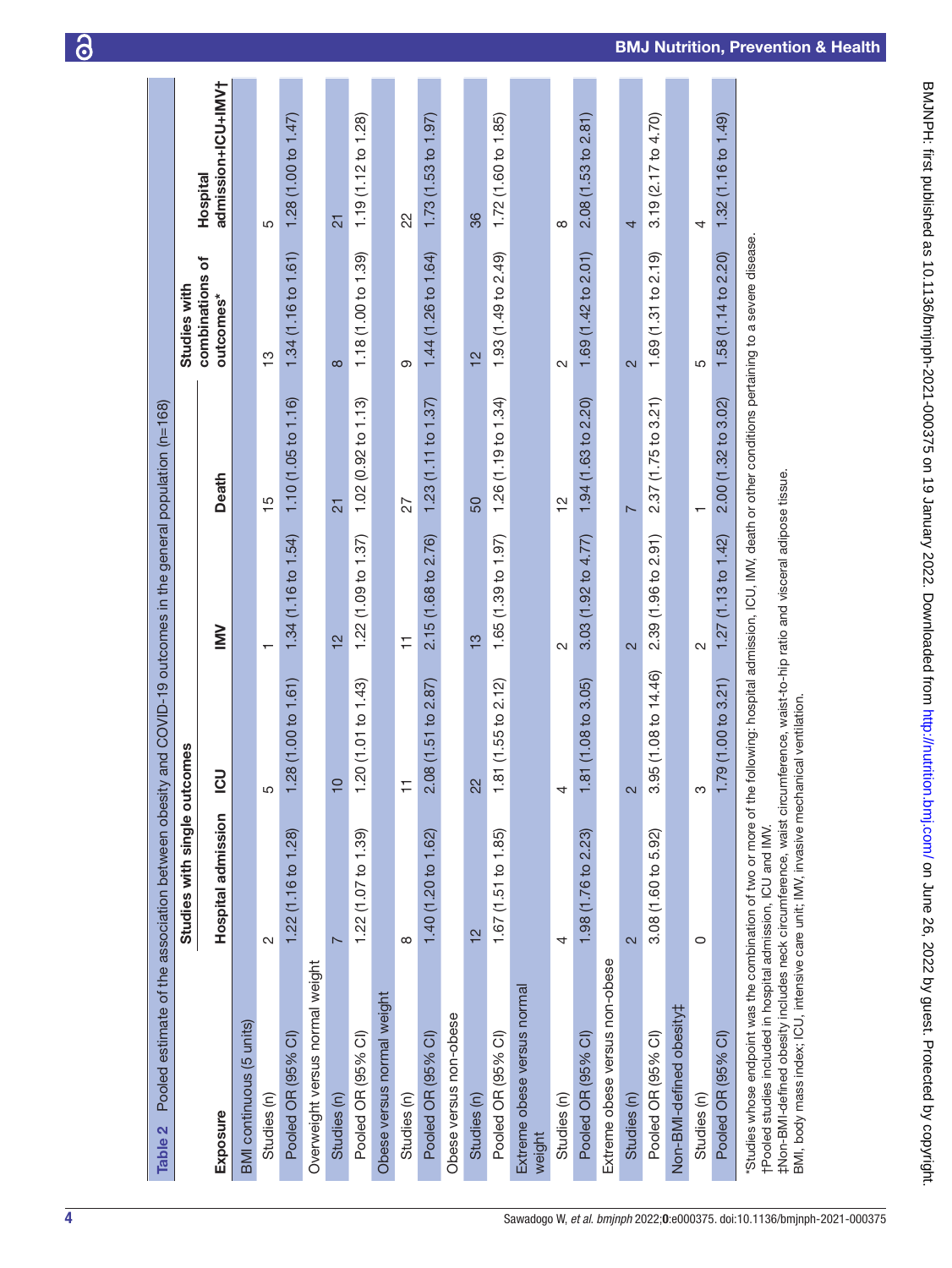<span id="page-4-0"></span>Table 3 Pooled estimate of the association between obesity and COVID-19 outcomes in restricted (by age, sex, race/ ethnicity, disease or condition) populations (n=40)

|                                    |                             |                       | <b>Studies with</b><br>combinations of |
|------------------------------------|-----------------------------|-----------------------|----------------------------------------|
| <b>Exposure</b>                    | Hospital admission+ICU+IMV* | <b>Death</b>          | outcomes†                              |
| BMI continuous (5 units)           |                             |                       |                                        |
| Studies (n)                        | 4                           | 6                     | $\overline{2}$                         |
| Pooled OR (95% CI)                 | 1.16 (1.05 to 1.28)         | 1.16 (1.05 to 1.34)   | 1.69 (0.70 to 4.16)                    |
| Overweight versus normal weight    |                             |                       |                                        |
| Studies (n)                        | 5                           | 5                     | 3                                      |
| Pooled OR (95% CI)                 | 1.03 (0.90 to 1.17)         | 1.01 (0.88 to 1.16)   | 1.51 (0.89 to 2.58)                    |
| Obese versus normal weight         |                             |                       |                                        |
| Studies (n)                        | 5                           | 5                     | 2                                      |
| Pooled OR (95% CI)                 | 1.16 (0.92 to 1.45)         | 1.03 (0.78 to 1.37)   | 1.33 (0.99 to 1.80)                    |
| Obese versus non-obese             |                             |                       |                                        |
| Studies (n)                        | 6                           | 9                     | 8                                      |
| Pooled OR (95% CI)                 | 1.84 (1.43 to 2.37)         | 1.88 (1.61 to 2.19)   | 1.67 (1.29 to 2.15)                    |
| Extreme obese versus normal weight |                             |                       |                                        |
| Studies (n)                        | 2                           | $\overline{2}$        | $\overline{1}$                         |
| Pooled OR (95% CI)                 | 1.33 (0.98 to 1.79)         | 1.40 (1.13 to 1.72)   | 1.22 (0.67 to 2.21)                    |
| Extreme obese versus non-obese     |                             |                       |                                        |
| Studies (n)                        | $\mathbf 0$                 | $\mathbf{0}$          | 1                                      |
| Pooled OR (95% CI)                 |                             |                       | 4.10 (1.28 to 13.11)                   |
| Non-BMI-defined obesity‡           |                             |                       |                                        |
| Studies (n)                        | 0                           | 1                     | 1                                      |
| Pooled OR (95% CI)                 |                             | 10.71 (1.57 to 73.06) | 1.25 (0.98 to 1.59)                    |

\*Pooled studies included in-hospital admission, ICU and IMV. The estimates for hospital admission, ICU and IMV were not shown separately because of low number of studies.

†Studies whose endpoint was the combination of two or more of the following: hospital admission, ICU, IMV, death or other conditions pertaining to a severe disease.

‡Non-BMI-defined obesity includes neck circumference, waist circumference, waist-to-hip ratio and visceral adipose tissue.

BMI, body mass index; ICU, intensive care unit; IMV, invasive mechanical ventilation.

were conducted in a restricted population and 168 in the general population.

## Association between obesity categories and COVID-19 outcomes

Our results indicate that overweight was associated with higher odds of hospital admission (OR 1.22, 95% CI 1.07 to 1.39, n=7 studies), ICU (OR 1.20, 95% CI 1.01 to 1.43, n=12) and IMV (OR 1.22, 95% CI 1.09 to 1.37, n=12), giving a significant pooled OR for COVID-19-related hospitalisations (OR 1.19, 95% CI 1.12 to 1.28, n=21) ([table](#page-3-0) 2 and [online supplemental figure 1](https://dx.doi.org/10.1136/bmjnph-2021-000375)). However, there was no association between overweight and COVID-19 death (OR 1.02, 95% CI 0.92 to 1.13, n=21). Likewise, in the restricted population analysis [\(table](#page-4-0) 3), overweight was not associated with COVID-19-related hospitalisations (OR 1.03, 95% CI 0.90 to 1.17, n=5) and death (OR 1.01, 95% CI 0.88 to 1.16, n=5).

Patients with obesity were at a high risk of COVID-19 related hospitalisations (OR 1.73, 95% CI 1.53 to 1.97, n=22) and death (OR 1.23, 95% CI 1.11 to 1.37, n=27) compared with normal weight [\(table](#page-3-0) 2 and [online supple](https://dx.doi.org/10.1136/bmjnph-2021-000375)[mental figure 1](https://dx.doi.org/10.1136/bmjnph-2021-000375)). Similar trends were observed comparing obese with non-obese, extreme obese with normal weight, extreme obese with non-obese and in non-BMI-defined obesity. Overall, the association between obesity categories and COVID-19 outcomes was stronger for COVID-19-related hospitalisations than death. In addition, the association was stronger in the general population than restricted population.

#### Dose–response association

We found that every 5-unit increase in BMI was associated with 28% increased odds of COVID-19-related hospitalisations (OR 1.28, 95% CI 1.00 to 1.47, n=5) and 10% increased odds of death (OR 1.10, 95% CI 1.05 to 1.16, n=15) suggesting a linear dose–response association ([table](#page-3-0) 2 and [online supplemental figure 1](https://dx.doi.org/10.1136/bmjnph-2021-000375)). The dose–response analysis confirmed that obesity categories were associated with COVID-19 outcomes in a linear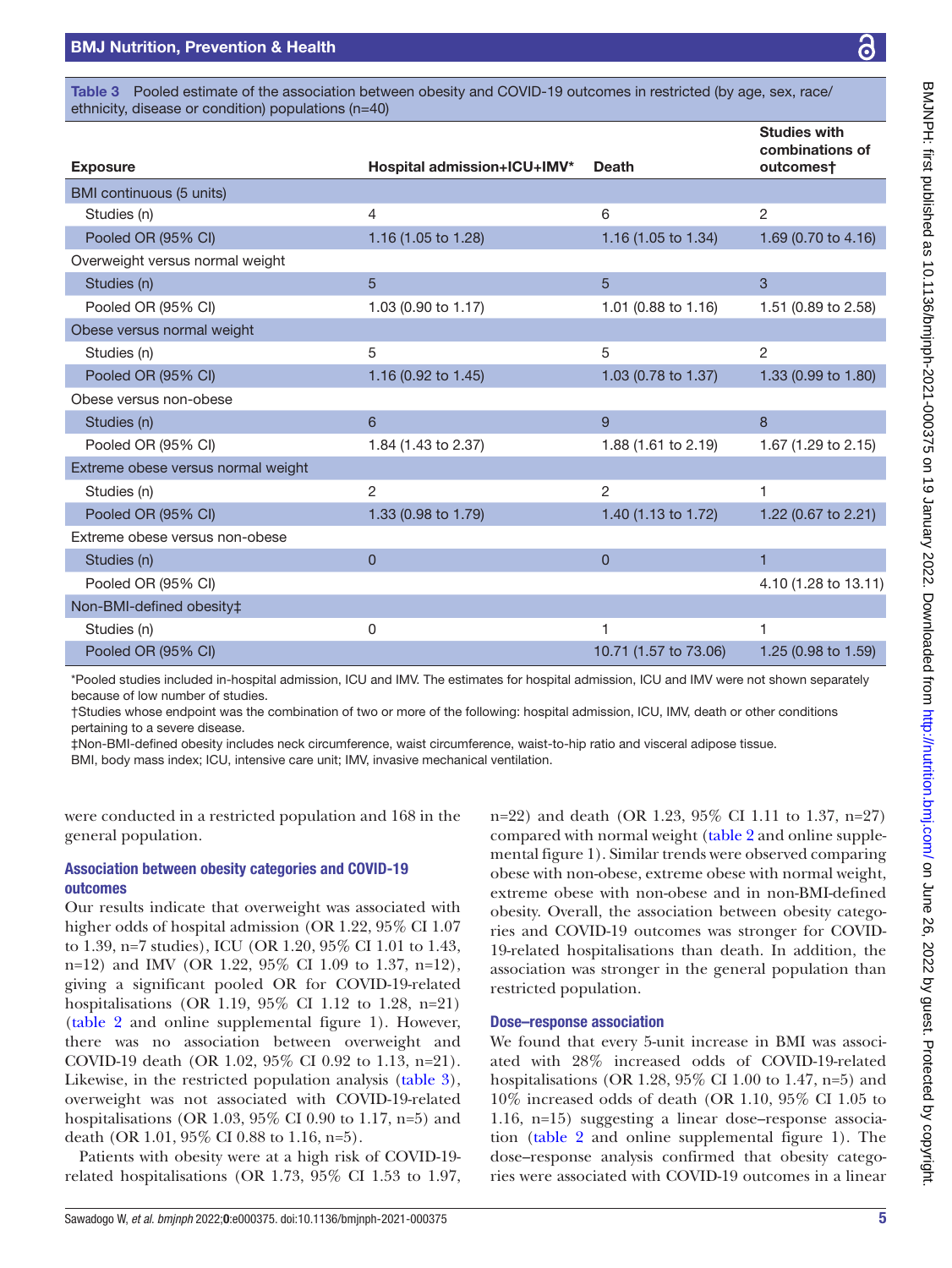

<span id="page-5-0"></span>Figure 2 Dose-response association between obesity categories and COVID-19 outcomes. A) Hospital admission, B) ICU, C) IMV, D) Death, E) combinations of outcomes, F) Hospital admission + ICU + IMV. ICU, intensive care unit; IMV, invasive mechanical ventilation or intubation. Combinations of outcomes regroups studies whose endpoint was the combination of two or more of the following: hospital admission, ICU, IMV, death or other conditions pertaining to a severe disaese. Hospital admission + ICU + IMV is the pooled estimate of studies included in hospital admision, ICU and IMV.

dose–response manner ([figure](#page-5-0) 2). The risk of poor COVID-19 outcomes steadily increased with increasing levels of obesity.

## Low strength of the association over time

Studies with the most recent data showed a weaker association between obesity categories and COVID-19 outcomes compared with the earlier days of the pandemic. For example, comparing patients with obesity to normal weight, the adjusted OR for death was 1.31 (95% CI 1.10 to 1.57, n=17) in studies published in 2020 and 1.17 (95% CI 1.03 to 1.32, n=10) in studies published in 2021 ([table](#page-6-0) 4). Furthermore, the strength of the association decreased following the pattern of the first wave of COVID-19 spread. For example, the association between obesity and COVID-19 death was 1.73 (95% CI 1.36 to 2.20, n=5) in Asian-Pacific countries, 1.43 (95% CI 1.14 to 1.79, n=24) in European countries and 1.13 (95% CI 1.04 to 1.22, n=31) in North American countries ([table](#page-7-0) 5).

## Sensitivity analysis

The analysis from the general population further restricted to cohort studies [\(online supplemental table](https://dx.doi.org/10.1136/bmjnph-2021-000375)  [2](https://dx.doi.org/10.1136/bmjnph-2021-000375)) and prospective cohort studies ([online supplemental](https://dx.doi.org/10.1136/bmjnph-2021-000375)  [table 3](https://dx.doi.org/10.1136/bmjnph-2021-000375)) were consistent with the main analysis. In both analyses, being overweight was associated with an increased risk of COVID-19-related hospitalisations (OR 1.19, 95% CI 1.12 to 1.28, n=20 and OR 1.30, 95% CI 1.08 to 1.57, n=1), but not death (OR 1.00, 95% CI 0.90 to 1.10, n=20 and OR 1.09, 95% CI 0.94 to 1.26, n=6, respectively). Obesity and extreme obesity remained associated with COVID-19-related hospitalisations and death.

## Assessment of quality and publication bias

All included studies had a quality score from the Newcastle-Ottawa Quality Assessment Scale ≥6, as shown in [online supplemental table 1](https://dx.doi.org/10.1136/bmjnph-2021-000375), which is acceptable for a meta-analysis. No outstanding bias was found from

င်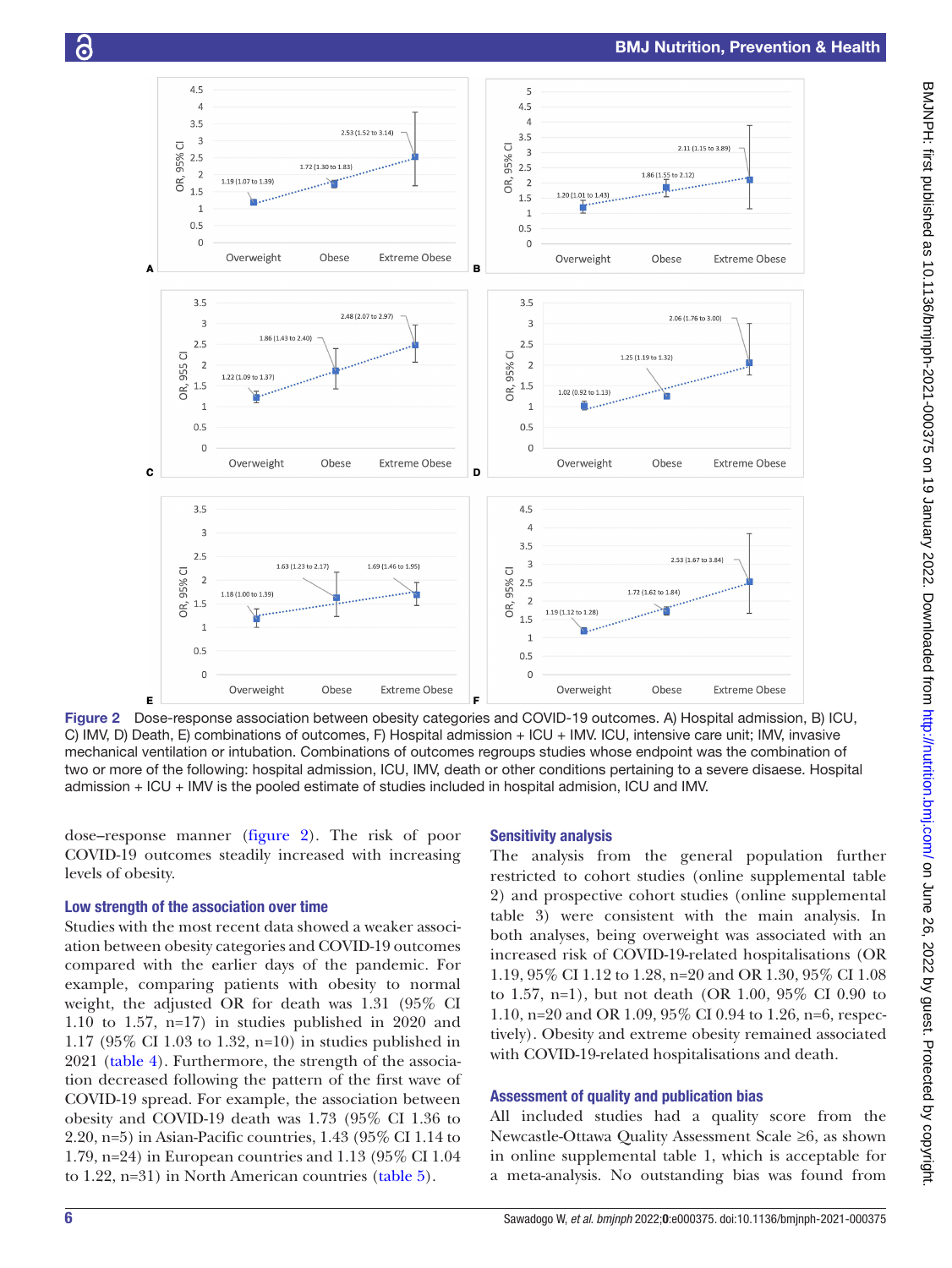<span id="page-6-0"></span>Table 4 Pooled estimate of the association between obesity and COVID-19 outcomes in the general population by publication year (n=168)

|                                          |                | Hospital admission+ICU+IMV* | <b>Death</b>          |                          | outcomest             | <b>Studies with combinations of</b> |
|------------------------------------------|----------------|-----------------------------|-----------------------|--------------------------|-----------------------|-------------------------------------|
| Exposure by publication year Studies (n) |                | Pooled OR (95%<br>CI        | <b>Studies</b><br>(n) | Pooled OR (95%<br>CI)    | <b>Studies</b><br>(n) | Pooled OR (95% CI)                  |
| BMI continuous (5 units)                 |                |                             |                       |                          |                       |                                     |
| Studies published in 2020                | $\overline{2}$ | 1.34 (1.22 to 1.47)         | 9                     | 1.10 (1.05 to 1.16)      | 7                     | 1.47 (1.16 to 1.93)                 |
| Studies published in 2021                | 3              | 1.28 (1.00 to 1.61)         | 6                     | 1.05 (0.86 to 1.28)      | 6                     | 1.34 (1.05 to 1.69)                 |
| Overweight versus normal<br>weight       |                |                             |                       |                          |                       |                                     |
| Studies published in 2020                | 11             | 1.30 (1.18 to 1.44)         | 12                    | 0.98 (0.90 to 1.06)      | $\mathbf{1}$          | 1.60 (0.88 to 2.90)                 |
| Studies published in 2021                | 10             | 1.13 (1.05 to 1.21)         | 9                     | 1.18 (0.93 to 1.48)      | 7                     | 1.15 (0.97 to 1.37)                 |
| Obese versus normal weight               |                |                             |                       |                          |                       |                                     |
| Studies published in 2020                | 13             | 1.76 (1.54 to 2.01)         | 17                    | 1.31 (1.10 to 1.57)      | $\overline{2}$        | 1.58 (0.91 to 2.75)                 |
| Studies published in 2021                | 9              | 1.57 (1.31 to 1.88)         | 10                    | 1.17 (1.03 to 1.32)      | $\overline{7}$        | 1.45 (1.25 to 1.70)                 |
| Obese versus non-obese                   |                |                             |                       |                          |                       |                                     |
| Studies published in 2020                | 25             | 1.82 (1.58 to 2.10)         | 33                    | 1.29 (1.18 to 1.42)      | 8                     | 1.97 (1.33 to 2.92)                 |
| Studies published in 2021                | 12             | 1.65 (1.51 to 1.80)         | 17                    | 1.24 (1.16 to 1.33)      | 4                     | 1.94 (1.38 to 2.73)                 |
| Extreme obese versus normal<br>weight    |                |                             |                       |                          |                       |                                     |
| Studies published in 2020                | 2              | 2.51 (1.85 to 3.42)         | 6                     | 1.98 (1.63 to 2.41)      | 1                     | 1.80 (1.47 to 2.20)                 |
| Studies published in 2021                | 6              | 1.98 (1.43 to 2.73)         | 6                     | 1.89 (1.39 to 2.56)      | $\mathbf{1}$          | 1.49 (1.11 to 2.00)                 |
| Extreme obese versus non-<br>obese       |                |                             |                       |                          |                       |                                     |
| Studies published in 2020                | $\mathbf{3}$   | 2.30 (1.96 to 2.69)         | $\overline{4}$        | 2.17 (1.49 to 3.17)      | $\overline{2}$        | 1.69 (1.31 to 2.19)                 |
| Studies published in 2021                | $\mathbf{1}$   | 5.55 (3.20 to 9.62)         | 3                     | 3.26 (1.61 to 6.62)      | 0                     | —                                   |
| Non-BMI-defined obesity‡                 |                |                             |                       |                          |                       |                                     |
| Studies published in 2020                | $\overline{4}$ | 1.32 (1.16 to 1.49)         | 0                     | $\overline{\phantom{0}}$ | 3                     | 1.80 (0.91 to 3.56)                 |
| Studies published in 2021                | $\overline{0}$ |                             | 1                     | 2.00 (1.32 to 3.02)      | $\overline{2}$        | 1.50 (1.10 to 2.03)                 |

\*Pooled studies included in-hospital admission, ICU and IMV. The estimates for hospital admission, ICU and IMV were not shown separately because of low number of studies.

†Studies whose endpoint was the combination of two or more of the following: hospital admission, ICU, IMV, death or other conditions pertaining to a severe disease.

‡Non-BMI-defined obesity includes neck circumference, waist circumference, waist-to-hip ratio and visceral adipose tissue.

BMI, body mass index; ICU, intensive care unit; IMV, invasive mechanical ventilation.

a visual inspection of the funnel plots [\(online supple](https://dx.doi.org/10.1136/bmjnph-2021-000375)[mental figure 2](https://dx.doi.org/10.1136/bmjnph-2021-000375)).

#### **DISCUSSION**

We found that being overweight increases the risk of COVID-19-related hospitalisations but not death while obesity and extreme obesity increase the risk of both COVID-19-related hospitalisations and death. In addition, there was a linear dose–response association between obesity categories and COVID-19 outcomes. However, the strength of the association has weakened over time following the pattern of the first wave of COVID-19.

We included studies that used BMI as a continuous variable. To the best of our knowledge, this is the first metaanalysis to summarise studies that reported a continuous BMI. We found that the pooled estimate was consistent

Sawadogo W, *et al*. *bmjnph* 2022;0:e000375. doi:10.1136/bmjnph-2021-000375 7

with the findings from the categorised BMI and the dose– response analysis. This finding of dose–response relationships should inform future causation studies.

In the analysis restricted to the general population, we reached statistical significance for overweight and hospital admission, ICU and IMV, but not death. Yang *et al* found similar results concerning hospital admission (OR 2.09, 95% CI 1.22 to 3.60), IMV (OR 1.40, 95% CI 1.13 to 1.73) and death (OR 1.10, 95% CI 0.84 to 1.45), but did not reach statistical significance for ICU admis-sion (OR 3.10, 95% CI 0.[7](#page-8-6)6 to  $12.61$ ).<sup>7</sup> Another study by Yang *et al*<sup>[13](#page-8-11)</sup> found a significant result for hospital admission (OR 1.30, 95% CI 1.09 to 1.57) with only two studies and reported results for death (OR 1.06, 95% CI 0.79 to 1.42) similar to our findings. In the restricted population, overweight was not associated with COVID-19-related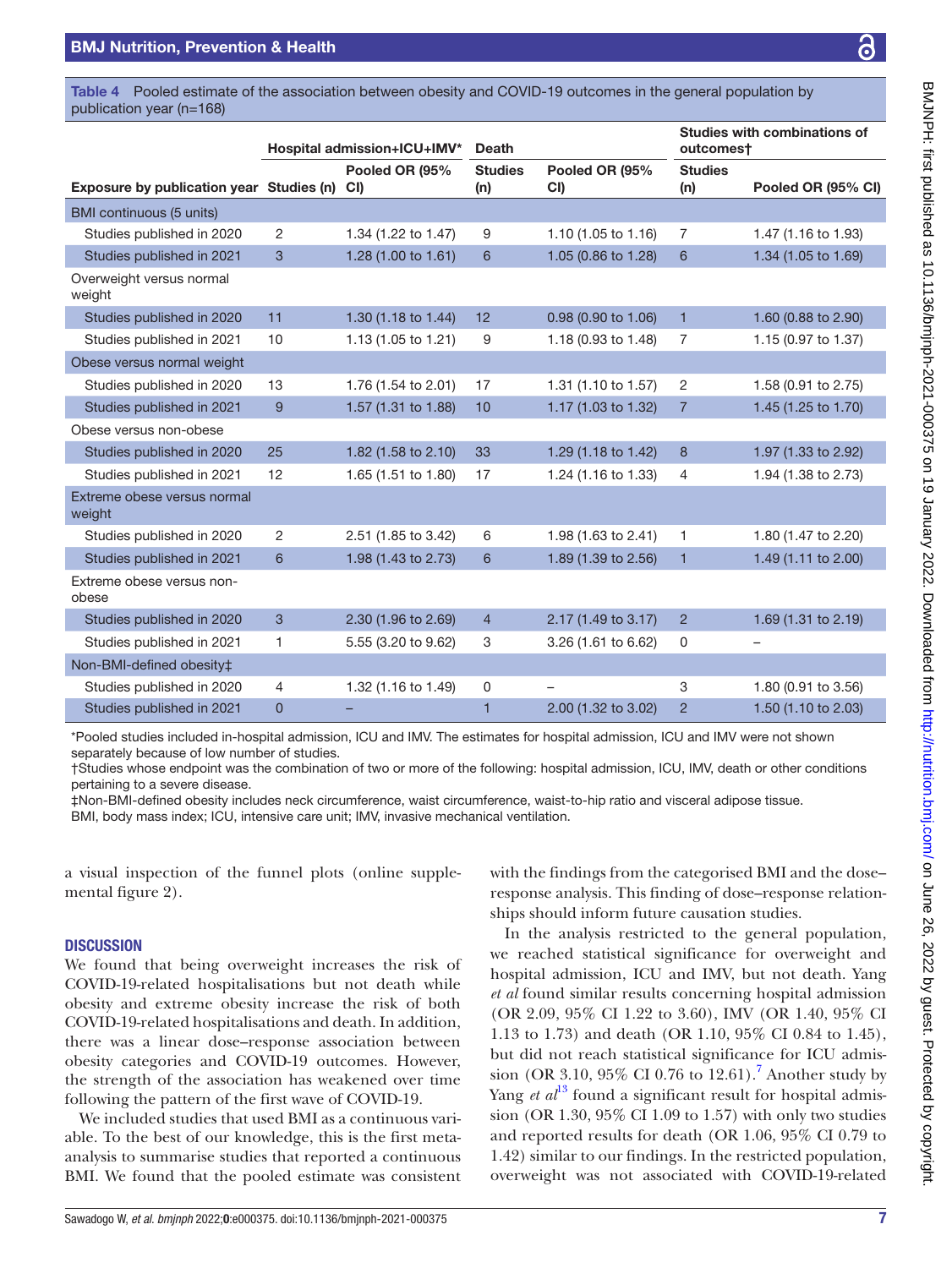$(n-150)$ 

<span id="page-7-0"></span>Table 5 Pooled estimate of the association between obesity and COVID-19 outcomes in the general population by region

|                           | <b>Hospital</b><br>admission+ICU+IMV* |                       | <b>Death</b>          |                      | <b>Studies with combinations</b><br>of outcomest |                          |
|---------------------------|---------------------------------------|-----------------------|-----------------------|----------------------|--------------------------------------------------|--------------------------|
| <b>Exposure by region</b> | <b>Studies</b><br>(n)                 | Pooled OR (95%<br>CI) | <b>Studies</b><br>(n) | Pooled OR (95% CI)   | <b>Studies</b><br>(n)                            | Pooled OR (95%<br>CI)    |
| BMI continuous (5 units)  |                                       |                       |                       |                      |                                                  |                          |
| Asian-Pacific             | 0                                     | -                     | 1                     | 4.32 (1.05 to 17.9)  | 5                                                | 2.49 (1.76 to 3.44)      |
| Europe                    | 3                                     | 1.28 (1.00 to 1.61)   | 5                     | 1.16 (1.00 to 1.28)  | 3                                                | 1.22 (0.95 to 1.54)      |
| North America             | 1                                     | 1.28 (1.16 to 1.47)   | 8                     | 1.05 (0.95 to 1.16)  | $\overline{c}$                                   | 1.10 (0.90 to 1.28)      |
| Overweight                |                                       |                       |                       |                      |                                                  |                          |
| Asian-Pacific             | 1                                     | 0.84 (0.46 to 1.55)   | 1                     | 0.53(0.14, 2.00)     | 3                                                | 1.16 (1.00 to 1.33)      |
| Europe                    | 3                                     | 2.11 (1.28 to 3.46)   | 6                     | 1.14 (0.93 to 1.39)  | $\overline{2}$                                   | 1.68 (0.78 to 3.65)      |
| North America             | 15                                    | 1.18 (1.10 to 1.25)   | 14                    | 1.00 (0.88 to 1.14)  | 3                                                | 1.03 (0.82 to 1.29)      |
| <b>Obese</b>              |                                       |                       |                       |                      |                                                  |                          |
| Asian-Pacific             | 3                                     | 2.35 (1.17 to 1.56)   | 5                     | 1.73 (1.36 to 2.20)  | 9                                                | 2.37 (1.60 to 3.53)      |
| Europe                    | 14                                    | 2.64 (1.81 to 3.86)   | 24                    | 1.43 (1.14 to 1.79)  | 5                                                | 1.42 (1.24 to 1.63)      |
| North America             | 34                                    | 1.52 (1.45 to 1.59)   | 41                    | 1.13 (1.04 to 1.22)  | 6                                                | 1.38 (1.18 to 1.62)      |
| Extreme obese             |                                       |                       |                       |                      |                                                  |                          |
| Asian-Pacific             | $\mathbf{0}$                          | -                     | 1                     | 4.32 (1.37 to 13.61) | 0                                                | $\overline{\phantom{0}}$ |
| Europe                    | $\overline{2}$                        | 4.08 (2.13 to 7.82)   | 5                     | 2.56 (2.11 to 3.11)  | 1                                                | 2.30 (1.20 to 4.40)      |
| North America             | 9                                     | 2.25 (1.91 to 2.65)   | 13                    | 1.81 (1.57 to 2.08)  | 3                                                | 1.66 (1.44 to 1.93)      |
| Non-BMI-defined obesity‡  |                                       |                       |                       |                      |                                                  |                          |
| Asian-Pacific             | 0                                     | —                     | 0                     |                      | 1                                                | 2.47 (1.02 to 5.98)      |
| Europe                    | $\overline{4}$                        | 1.32 (1.16 to 1.49)   | 0                     |                      | 3                                                | 1.63 (1.00 to 2.66)      |
| North America             | 0                                     |                       | 1                     | 2.00 (1.32 to 3.02)  | 1                                                | 1.28 (0.92 to 1.79)      |

\*Pooled studies included in-hospital admission, ICU and IMV. The estimates for hospital admission, ICU and IMV were not shown separately because of low number of studies.

†Studies whose endpoint was the combination of two or more of the following: hospital admission, ICU, IMV, death or other conditions pertaining to a severe disease.

‡Non-BMI-defined obesity includes neck circumference, waist circumference, waist-to-hip ratio and visceral adipose tissue.

BMI, body mass index; ICU, intensive care unit; IMV, invasive mechanical ventilation.

outcomes. This null finding is probably due to the heterogeneity of this group.

We found a significant association between obesity and extreme obesity with hospital admission, ICU, IMV and death. These results are consistent with the previous meta-analysis.[7 8](#page-8-6) However, we noticed a reduction in the strength of the association in general compared with previous studies.[7 8 13](#page-8-6) This might be due to our inclusion criteria which included only peer-reviewed studies that adjusted for at least one confounder. The relation between obesity and COVID-19 outcomes is confounded by variables such as age, sex and comorbidities, and adjusting for these variables could reduce the effect estimate. Additionally, studies with the most recent data showed a weaker association between obesity and COVID-19 outcomes compared with the earlier days of the pandemic. As the disease progressed, there has been an improvement in the care including better healthcare facilities preparedness, knowledge, and experience on clinical management, the finding of new drugs and

increased public awareness about the disease transmission and prevention.

Our finding of the association between non-BMIdefined obesity and COVID-19 outcomes adds to the literature. Systematic reviews including non-BMI obesity are rare with the highest number of included studies being  $4.14$  BMI, which is widely used to assess obesity, is often criticised as not reflecting an accurate adiposity status. Therefore, including studies that used non-BMI-defined obesity strengthens our results.

The underlying mechanism by which obesity could increase the risk of severe COVID-19 has been discussed in numerous publications. $5615$  First, adipose tissue could be a reservoir for viral production. This is because obesity is known to increase ACE2 expression which facilitates the cellular entry of SARS-CoV-2. Second, obesity is linked to impaired immune function which weakens the body that fails to contain viral replication. Third, obesity increases inflammation, which may have effects on the lung parenchyma and bronchi. Fourth, obesity decreases